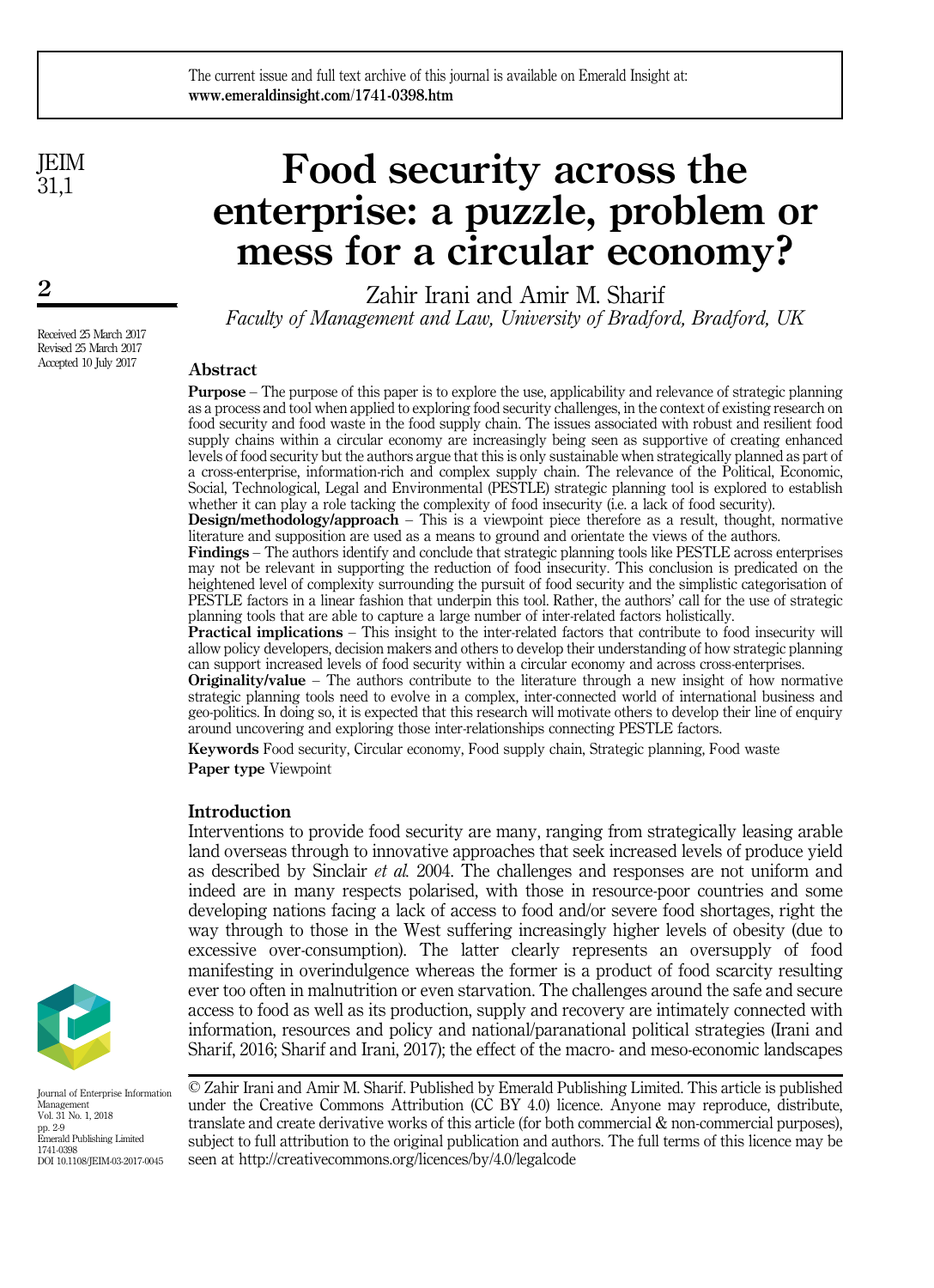in terms of stability and access to funding; social attitudes to food, nutrition, well-being and food waste (Sharif, 2015); technological innovations in agriculture; legal jurisdiction constraints (including tariffs); and food supply and sustainability within the broader climate change and environmental context. Yet, amongst such complexity, citizens at organisations and even at a national level are left wondering how to navigate through this domain, its complicated interdependencies and ultimate choices. Whilst there are at an organisation(al) or even country level a plethora of strategic planning, such as those evaluated by Webster et al. (1989), the question around relevance of application to the idiosyncrasies of securing regional, national and international food security remains a pertinent one that this paper will seek to explore.

Lately, it has been suggested that to frame, understand and even take advantage of the opportunities presented within food supply chains, elements of agri-science, agri-business, agri-technology, agri-enterpreneurship and agri-transformation may also be useful (Sharif and Irani, 2015). Taking these elements as a reference point also and building upon the four interlinking environmental and economic functions as part of the so-called circular economy (Pearce and Turner, 1990), the authors suggest that the wider environment within which food security sits not only provides utility value but also offers itself as a resource and landscape for economic activity whilst being fundamental to sustain life. The underlying premise is that the environment should be seen and used less as a "sink" within which to dispose of used resources, whilst also being carefully managed in order to minimise the use of natural resources for economic value.

Andersen (2007) explains that a circular economy essentially has core elements of (ethical) environmental re-use and recycling of material resources but where at some stage there will be a cut-off point where recycling will become too difficult and burdensome […]. A circular economy cannot promote recycling in perpetuity (therefore identifying a third characteristic behaviour which is to reduce consumption in the first place).

Noting the above, this paper proposes that there is a real need to understand how the challenges of food security can be met across the enterprise, within a model of a circular economy via taking a perspective on the numerous inter-relationships that inherently exist within each notion. Furthermore, the authors suggest that there is also a pressing need for considered action whether based upon systemic (policy and market) factors or through (individual) behavioural intentions. Given that there also remains to be an uneven balance between resource generation across the West and the East (leading to Malthusian effects of resource loss at the expense of economic growth), there is a natural tendency to consider the food security challenge as a depleting resource situation – the so-called tragedy of the commons problem. However, it has been argued that such problems cannot necessarily be equated to rivalry and excludability – but owe themselves much more to evolutionary biology – and are thus organic and behavioural in nature (Dionisio and Gordo, 2006). Food security requires a consistent and accurate flow of information in a synchronous manner across a complex internal and external supply chain. Therefore, when considering such issues multiple stakeholder agenda(s) need to be included in search of a way forward to sustain the economic access to food and (its) physical availability in a stable manner whilst ensuring the ethical utilisation of food produce. In doing so and noting previous perspectives on the enterprise information (Irani and Sharif, 2016) as well as systemic (Sharif and Irani, 2016) inter-relationships between food security factors, the authors extend these approaches to considering the Political, Economic, Social, Technological, Legal and Environmental (PESTLE) factors.

### Edging towards food security means pushing against food waste

Food security is a vast topic that includes and impinges upon and incorporates a range of operating environments, in terms of food supply, services, demand, regulation, health and

Food security across the enterprise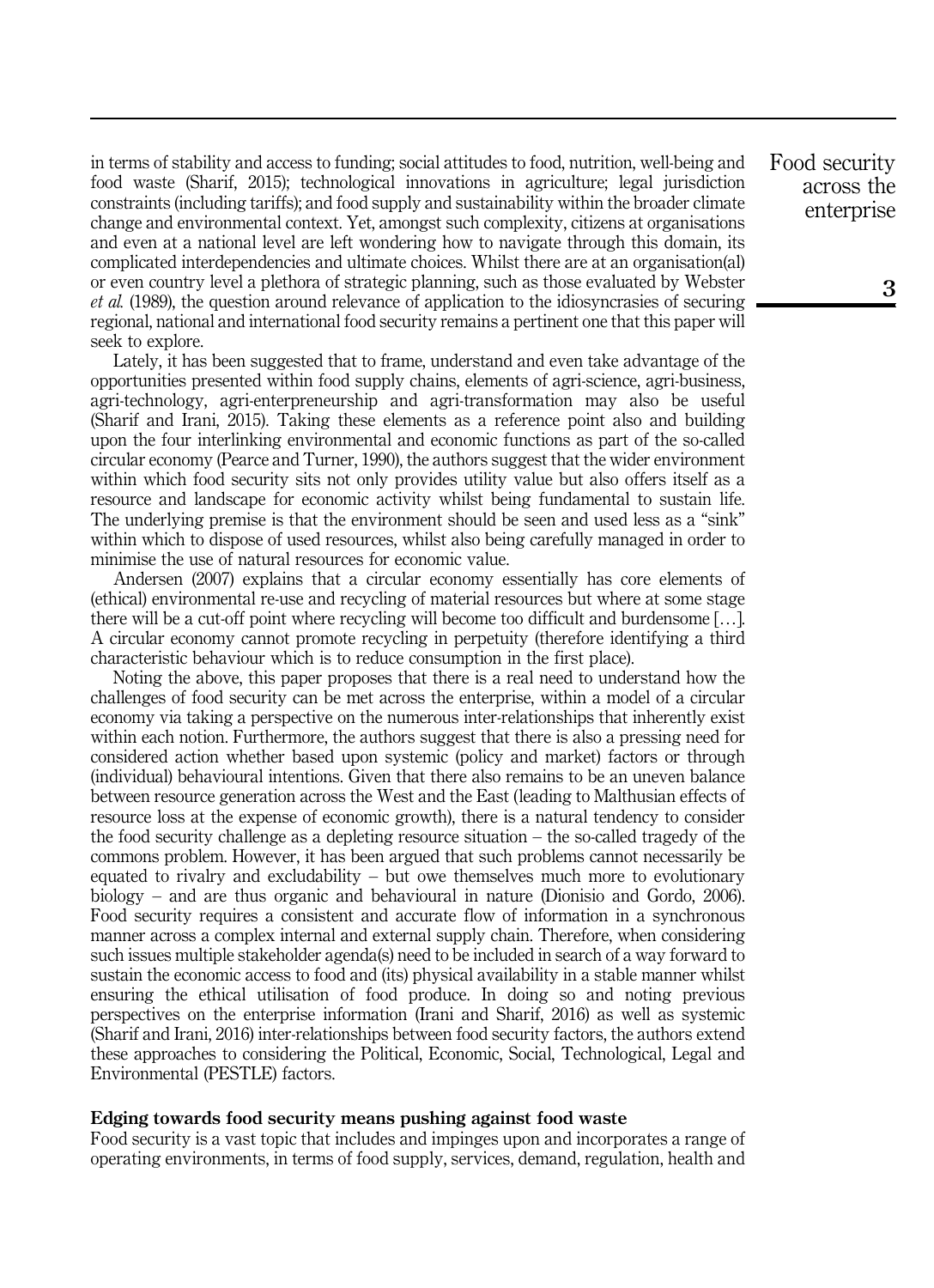information aspects, subsequently recognising that food security is when people have physical, social or economic access to food at all times (FAO, 1996). It is also well recognised that diverse domains such as science and technology, social organisations, policy makers, global macroeconomic markets and the wider biophysical environment impact upon the challenges posed by achieving food security (Nesheim et al., 2015). As such, food security encompasses notions of access (affordability, allocation and preferences); availability (production, distribution and exchange); and utilisation (nutritional value, social value, food safety).

Considering these elements, it can be seen that globalisation has contributed to an ever more sophisticated food supply chain, where food is often grown and transported thousands of miles well before it reaches the final consumer. Typically, the food system or supply chain components can be seen as being broken down into five key elements:

- (1) food production agriculture through to processing and packaging;
- (2) distribution storage through to logistics and transportation;
- (3) commerce economics of food dependent on harvest and demand;
- (4) consumption availability, use and preservation; and
- (5) disposal composing, nutritional loss and recycling.

These phases can themselves be sub-divided and are increasingly seen as inter-related, meaning that challenges in one often have a knock-on-effect in others, whilst also producing their own levels of waste or run-off. Consequentially, unit cost is often dependent on seamless efficient and effective processes from farm to fork; otherwise, the consumer may experience changes in cost that have consequential impacts on levels of demand.

A growing hidden contributor to the lack of food security is the illegal growing, harvesting or catching of agriculture, livestock or fisheries. Indeed Anonymous (2016) claims that each year £6.6 billion is made from illicitly traded fish around the world. Indeed, according to EJF (2015, p. 29), illegal fishing in the Asia-Pacific region killed between 3.8 and 8.1 million tonnes of fish. Yet, for such illegal activity to thrive, there needs to be demand, with Pramod *et al.* (2014) explaining that Thailand is a major supplier to the USA, with estimates suggesting that up to 39 per cent of all wild-caught seafood exported to the USA from Thailand was caught illegally.

Concerns around food security are not restricted to developing countries alone; rather, issues around a lack of government policy addressing the preparation of food products, processing, storage, transportation, consumption and disposal are a serious matter regardless of national economic prosperity, political persuasion and/or economic power (Irani and Sharif, 2016). Oxfam Food Index (2014), through their food index, created a means through empirical research to better understand the challenges that people face when sourcing enough of the right food to consume. The Oxfam food index indicates the different challenges that people face when it comes to food consumption. Juxtaposition lies globalisation and complex supply chains that are driven by cost reduction and motivated by greater levels of market share. Yet, notwithstanding such pursuit of streamlined short food supply chains (Renting *et al.*, 2003) that seek to satisfy a growing demand for food delivery, there maintains to be a mountains of waste driven by inefficiencies within the food supply chain (Parfitt et al., 2010) which represents lost nutrition to the consumer.

Food waste, which aligns itself with the utilisation of food aspect identified above, indirectly contributes towards food security and tends to be considered at the consumption stage of the supply chain, yet where there is still inherent "value" in the product and means by which food is provided. Hence while production, supply and access to food is relatively confined to discrete parts of the food supply chain, waste occurs both upstream and downstream in the chain and not only when typically production exceeds supply. It remains

JEIM 31,1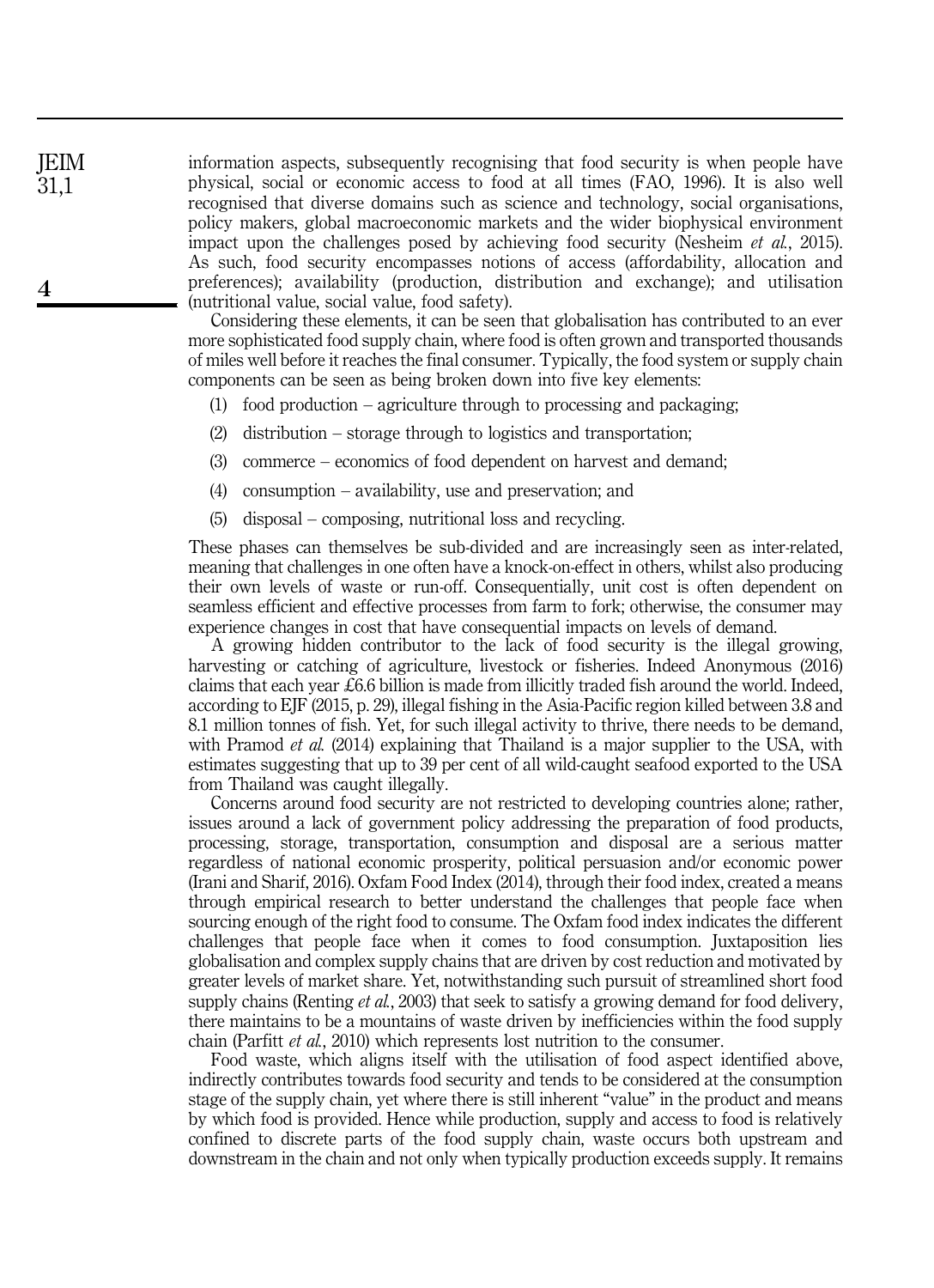challenging to quantify global levels of food waste, as much remains hidden or not fully disclosed throughout a complex, often global, food supply chain. However, Lundqvist et al. (2008) present an interesting typology of food losses and wastage that stretches from field to fork. Yet, visible levels of food waste remain hard to quantify, with concerns stemming from the ethics of waste at one level through to the imbalance of provision that results in malnutrition at another. A commonly quoted estimate of food waste comes from Lundqvist et al. (2008, p. 36), who say "A hidden problem behind the food crisis is that as much as half of all food grown is lost or wasted before and after it reaches the consumer".

Behind such levels of waste lies inherent complexity. Pidd (2004) offers an interesting lens through which to frame rationality and a bounded approach to understanding "real-world" problem. Here, Pidd (2004) argues from a position of not becoming lost in classifying the type of issue where understanding is being drawn. As such, Pidd (2004) notes the real challenges of diverging from situations that defy what Ackoff (1979) describes as situational logic and which can be classified into "puzzles" (applying a known method using established tools and techniques, e.g. annual budgeting processes), "problems" (well-structured situations where the solution approach is non-obvious and non-intuitive, e.g. optimal production planning and control) and "messes" (where the situation is unstructured and there is a high degree of vagueness and variation and it is difficult to define what the key elements to be tackled might be, e.g. geopolitically driven trade negotiations). Here, the authors of this paper proffer that the challenges of food security are fast moving from being problem bound to a mess that is thus not solvable because it is highly unstructured and know where to start questions whether other areas have been neglected.

The broad subject disciplines contributing towards creating heightened levels of food security appear to be solving academic and practical challenges rather than framing the issues around whether they are tackling a puzzle or a problem or a mess. It would be heartening to be able to consider food security challenges as simply being restricted to the application of tools and techniques (i.e. a puzzle); however, this would be viewing the challenge too simplistically. It is also unlikely that we could frame food security solely as a situation where intuitive or creative approaches have not already been attempted (i.e. a problem). Again, an observation here is that even if each separate aspect of food security were to be (successfully) tackled, the critical interconnectedness of all its aspects means that it is unlikely that the overall challenge could be addressed, which therefore leaves us with the realisation that we may need to frame food security as a "mess" of highly inter-related issues and sub-issues, where no single element is either positively or negatively significant – but where, as a collective, all aspects are networked and co-dependent.

### Strategic planning: function and tools

The strategic planning process is now part and parcel of most leadership and management function(s), requiring organisational leadership with the support of the management team to efficiently deliver the organisational strategy through effective plans. However, when considered more holistically, from an inter-organisational and/or local or central government perspective (e.g. town planners that need to plan infrastructure), the picture of the planning function (and tools that enable it to happen) within the context of the food system is somewhat different. Pothukuchi and Kaufman (2000) explain that although planning texts have provided widespread commentary on developments and application (of planning) over the years, in areas such as technology, housing and transport, there is a void when it comes to food planning. Pothukuchi and Kaufman (2000) then go onto identify reasons for this limited attention and explain how planner can strengthen the food system. It is within this context where the authors of this paper seek to make a contribution, specifically, in better understanding those tools and strategies that are relevant (and not) to supporting the creation of a food secure community.

Food security across the enterprise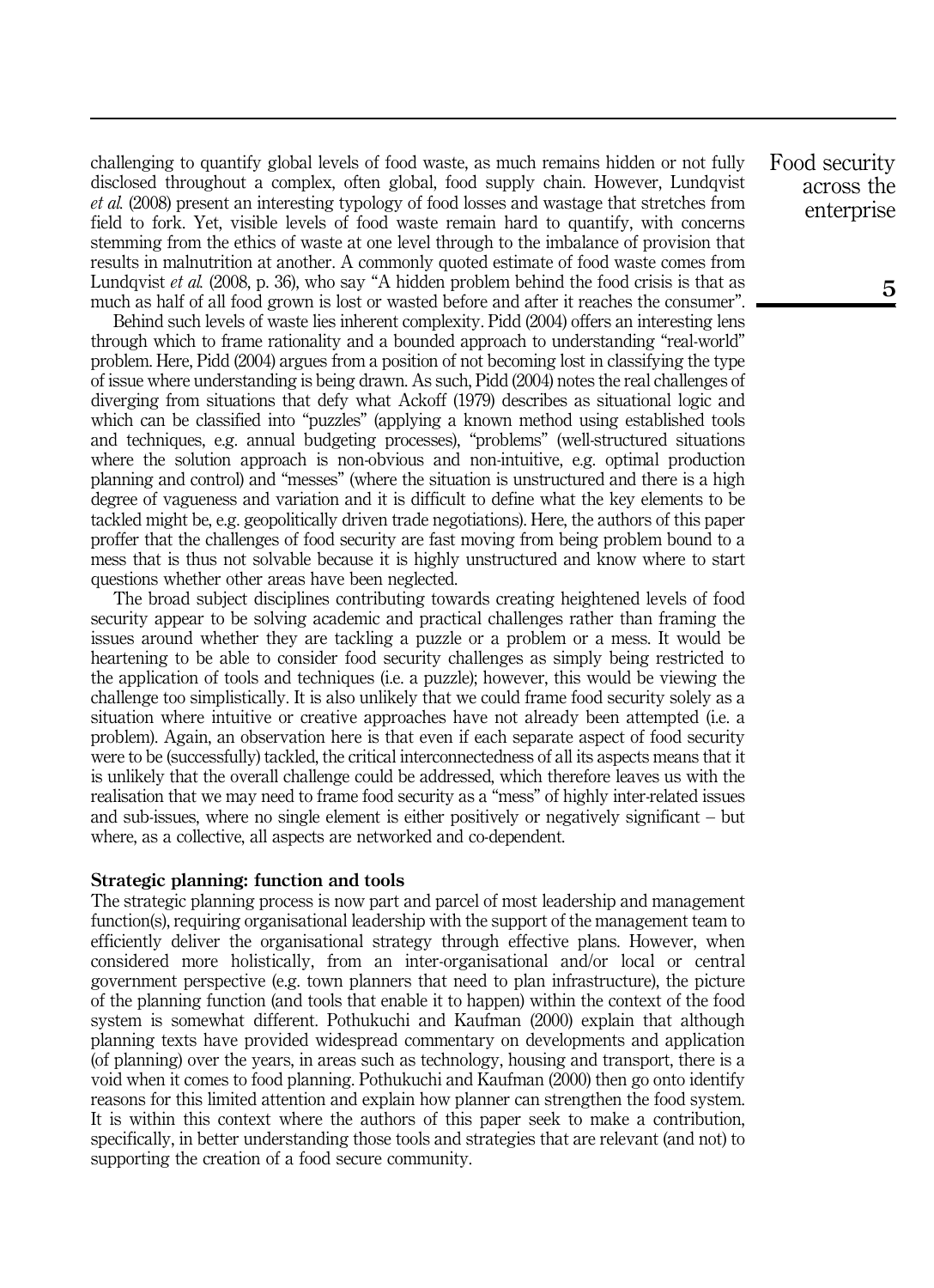Whilst planning strategically for food security is a well-developed approach utilised by national and paranational organisations, such as UNHCR (2014), food security is a stranger to the planning process (Pothukuchi and Kaufman, 2000). Furthermore, strategic planning interventions and implementations have been poorly researched wherein the effectiveness of strategic planning is relatively unknown outside, apart from tools such as the strategic planning index developed by Phillips and Moutinho (2000).

As Bryson (2011) and indeed Mintzberg and Quinn (1996) note, the strategic planning process allows for a natural progression and pathway between the strategic mission and vision of an organisation and its intended implementation of strategy as part an overall strategy formulation process. Normally, the strategic planning process includes aspects of mission/vision development, identification of strategic issues, action plan agendas, adoption and responsibilities and implantation of actions. There are a number of tools that support and feed into this process that ultimately allow managers and decision makers to act and address problems and challenges. However, as Kaplan and Jarzabkowski (2006) note, the literature shows that these very same people tend to over-apply strategic tools beyond the means necessary – such as environmental scanning tools including SWOT (Strengths, Weaknesses, Opportunities, Threats) and PESTLE. These tools can contribute to rationalising and understanding the key drivers which underpin strategic choice but which lie at the heart of addressing challenges posed by implementing strategy to address complex and real-world challenges; hence, there is a need to not only put "strategy into practice" as described by Whittington (1996), but to recognise the efficacy of strategic planning tools as methods for exploring and understanding contextually complex situations.

#### PESTLE: a strategic planning tool

Identifying the diverse drivers that contribute to food insecurity (i.e. the lack of food security) and resulting options to populate strategic frameworks or tools to address food security is a significant management challenge, not least due to the underlying complexity but also given the diverse stakeholder groups wanting to play a role in contributing to tacking this global challenge. In trying to approach this multifaceted "mess", the authors have sought to adopt a commonly used and widely understood strategic planning tool that will allow this challenging area to be analysed through a multiple of perspectives. In this regard, the underpinning of this enquiry starts with the evaluation of the normative work by Aguilar (1967) that later resulted in what is now known as the PESTLE strategic analysis tool.

Designed as a means through which the business environmental can be holistically scanned, the PEST, or as it later became PESTLE, analysis offers an environment within which the external macro-landscape where most businesses operate can be explored. These factors are usually beyond the influence of any single business but represent critical consideration that organisations should be aware when seeking to establish their position, potential and direction of travel. The term PESTLE has been used regularly over the last few decades by large and small organisations alike, and represents a normative tool used by universities during their teaching of strategic planning during MBA and other postgraduate courses. While it could be argued that other additions to the PESTLE domain could be added, such as Transparency, Sustainability or even Ethical, PESTLE has stood the test of time and remains normative in commercial and academic use and instruction. A PESTLE analysis essentially represents the ability of an organisation to explore the environmental influences that impact its operations, resulting in intelligence that provides information to support management decision making. The assumption is that if the organisation is able to audit its current environment and assess potential changes, it will be better placed than its competitors to respond to changes. It is using this rationale that motivates the authors to use a PESTLE approach in attempting to survey the food insecurity landscape, thus, acting as a roadmap to culminate pertinent factors within a PESTLE domain.

JEIM 31,1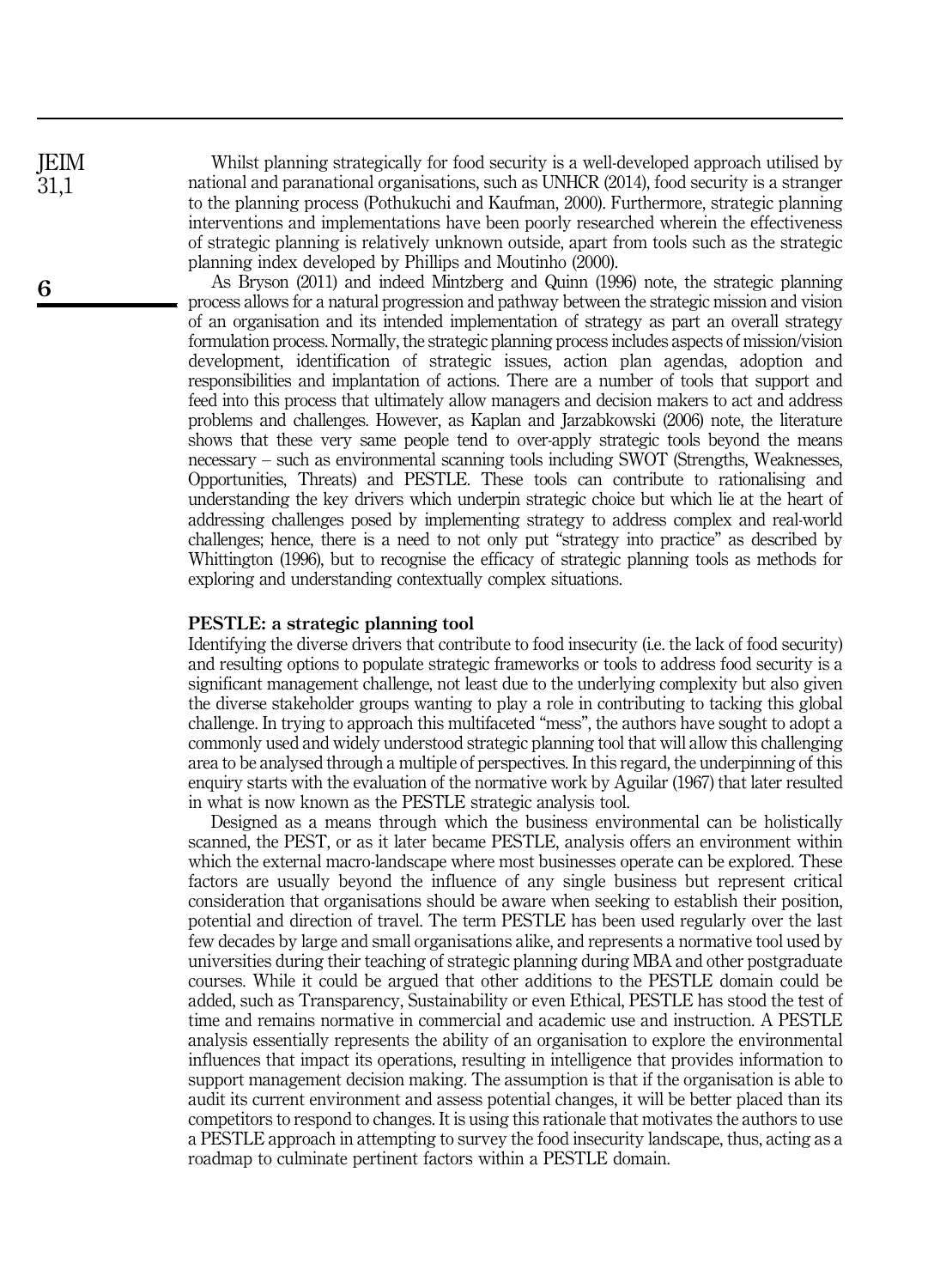Strategic planning tools such as PESTLE appear to be worthwhile candidates for considering and integrating a range of diverse/competing perspectives. However, a challenge in trying to apply structured strategic planning tools, such as PESTLE, is that they do not work in isolation. The reason for this is that the domain of food security is characterised by its unstructured nature and a lack of viable and appropriate solutions to offer advances in tacking the myriad of conflicting interactions.

PESTLE involves an identification, categorisation and placement of strategic factors within a canonical structure. Food security has many cross-cutting features that are not easily placed within single domains of the PESTLE structure. Traditional strategic planning tools are more suited for problems and even puzzles (as described) as these are defined by the clarity of their structure. However, given that food security is highly unstructured and ill defined, PESTLE is less suitable when it comes to exploring the inter-relationships of the mess of what is the food security challenge. Alternative and pluralistic approaches to modelling and understanding need to be used to provide a broader narrative to this challenge context for example via morphological analysis to structure the range of topical elements (Sharif and Irani, 2006a); logical inference to identify linkages between empirical data and theory using qualitative comparative analysis as developed by Ragin (1987); social ecology to deal with socio-economic drivers (Bookchin, 2005); the theory of reasoned action to explain human attitudes and behaviours (Fishbein and Ajzen, 1975) in relation to food security; and causal, cognitive and fuzzy cognitive mapping (Sharif and Irani, 2006b) to model and relate inter-related causal factors dynamically.

# **Conclusions**

The authors of this paper have sought to shed light on how relevant traditional and well-used strategic planning tools are in today's global society. In doing so, gaps have been uncovered when evaluating the relevance of tools like PESTLE, thus calling for the development and use of tools that can accommodate the complex inter-relationships that contribute towards food security. This paper has used the objective opinion and the literature to offer the following conclusions:

- (1) strategic planning (PESTLE) is too blunt a tool to robustly evaluate food security because it lacks the ability to accommodate inter-relationships; and
- (2) food security can be a problem, puzzle and a mess but in its entirety is a mess:
	- elements of food security can be optimised for maximum efficiency and effectiveness whilst other aspects remain extremely complex due to their intractable impact on human and social aspects often with a political under current.

The authors of this paper therefore proffer that the challenges of food security are fast moving from being problem bound to mess bound. As a result, approaches to "solving" or "addressing" the underlying problems and solutions need to be different.

PESTLE remains a powerful and appropriate tool for strategic planning where there is a high degree of structure and inter-dependency. However, food security is highly unstructured where there is a high degree of dependency amongst variables. Therefore, there needs to be a new generation of strategic planning tools that cannot only continue to provide a means to structure the unstructured aspects of food availability, utilisation and access, but also which can accommodate and represent complex inter-relationships. The authors also highlight the importance of considering multiple actor-agencies when collating "facts", which can be partially addressed through a variety of techniques as identified.

Food security across the enterprise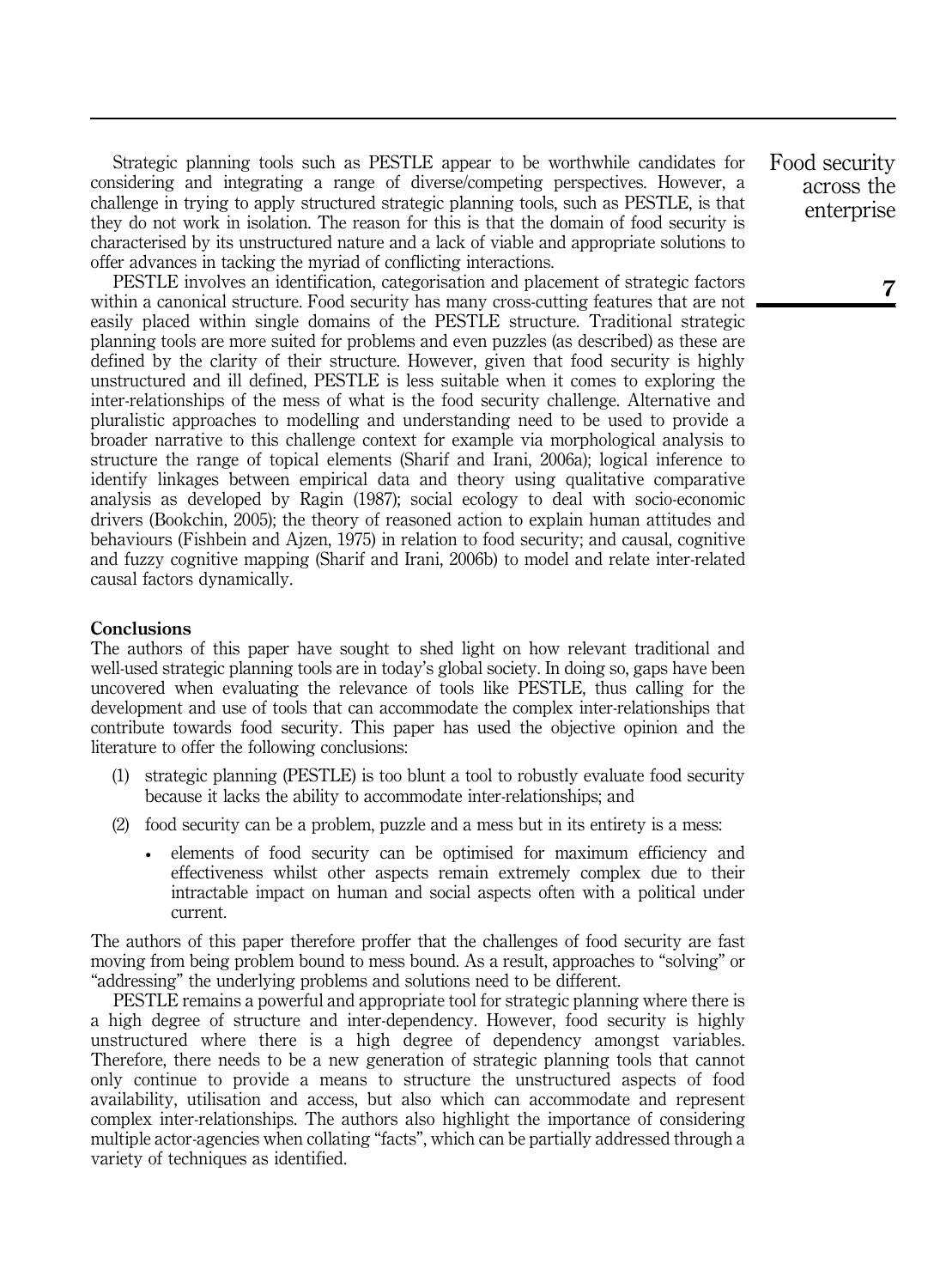8

## References

Ackoff, R.L. (1979), "Resurrecting the future of operational research", *Journal of Operational Research* Society, Vol. 30 No. 3, pp. 189-199.

Aguilar, F.J. (1967), Scanning the Business Environment, Macmillan, New York, NY.

- Andersen, M.S. (2007), "An introductory note on the environmental economics of the circular economy", Sustainability Science, Vol. 2 No. 1, pp. 133-140.
- Anonymous (2016), 9 March, available at: [www.lovemoney.com/galleries/51177/how-much-crimes](www.lovemoney.com/galleries/51177/how-much-crimes-really-pay)[really-pay](www.lovemoney.com/galleries/51177/how-much-crimes-really-pay) (accessed 30 December 2017).
- Bookchin, M. (2005), The Ecology of Freedom, AK Press, Stirling.
- Bryson, J.M. (2011), Strategic Planning for Public and Nonprofit Organizations: A Guide to Strengthening and Sustaining Organizational Achievement, 4th ed., John Wiley and Sons.
- Dionisio, F. and Gordo, I. (2006), "The tragedy of the commons, the public goods dilemma, and the meaning of rivalry and excludability in evolutionary biology", Evolutionary Ecology Research, Vol. 8, pp. 321-332.
- EJF (2015), Pirates and Slaves: How Overfishing in Thailand Fuels Human Trafficking and the Plundering of Our Oceans, ISBN 978-1-904523-36-9, Environmental Justice Foundation, London.
- FAO (1996), "Food and international trade", Report WFS 96/TECH/8, Food and Agriculture Organisation of the United Nations, Rome.
- Fishbein, M.A. and Ajzen, I. (1975), Belief, Attitude, Intention and Behavior: An Introduction to Theory and Research, Addison Wesley, Reading, MA.
- Irani, Z. and Sharif, A.M. (2016), "Sustainable food security futures: perspectives on food waste and information across the food supply chain", Journal of Enterprise Information Management, Vol. 29 No. 2, pp. 171-178.
- Kaplan, S. and Jarzabkowski, P. (2006), "Using strategy tools in practice how tools mediate strategizing and organizing", AIM Research Working Paper Series No. 47, Advanced Institute of Management Research, August.
- Lundqvist, J., de Fraiture, C. and Molden, D. (2008), "Saving water: from field to fork curbing losses and wastage in the food chain", SIWI Policy Brief, Stockholm.
- Mintzberg, H. and Quinn, J.B. (1996), The Strategy Process: Concepts, Contexts, Cases, Prentice Hall.
- Nesheim, M.C., Oria, M. and Yih, P.T. (2015), A Framework for Assessing Effects of the Food System, Institute of Medicine and National Research Council, Washington, DC.
- Oxfam Food Index (2014), available at:<www.oxfam.org.uk/what-we-do/good-enough-to-eat> (accessed 30 December 2017).
- Pearce, D. and Turner, R.K. (1990), Economics of Natural Resources and the Environment, Harvester Wheatsheaf, London.
- Parfitt, J., Barthel, M. and Macnaughton, S. (2010), "Food waste within food supply chains: quantification and potential for change to 2050. Philosophical transactions of the royal society of London B", Biological Sciences, Vol. 365 No. 1554, pp. 3065-3081.
- Phillips, P.A. and Moutinho, L. (2000), "The strategic planning index: a tool for measuring strategic planning effectiveness", Journal of Travel Research, Vol. 38 No. 4, pp. 369-379.
- Pidd, M. (2004), Systems Modelling: Theory and Practice, John Wiley, Chichester.
- Pothukuchi, K. and Kaufman, J.K. (2000), "The food system", Journal of the American Planning Association, Vol. 66 No. 2, pp. 113-124.
- Pramod, G., Nakamura, K., Pitcher, T.J. and Delagran, L. (2014), "Estimates of illegal and unreported fish in seafood imports to the USA", Marine Policy, Vol. 48 No. 9, pp. 102-113.
- Ragin, C.C. (1987), The Comparative Method: Moving Beyond Qualitative and Quantitative Strategies, University of California Press, Las Angeles, CA.